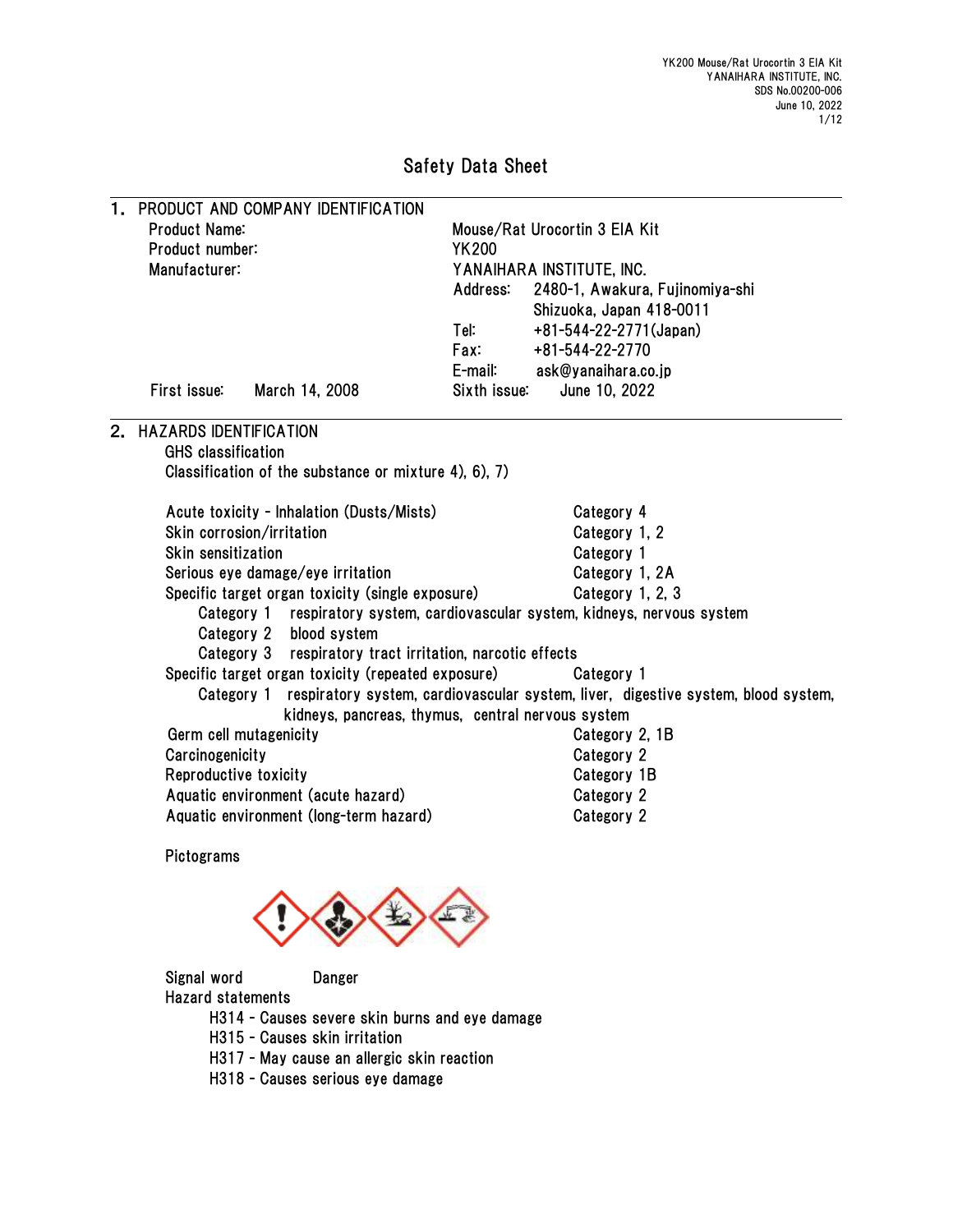- H319 Causes serious eye irritation
- H332 Harmful if inhaled
- H335 May cause respiratory irritation
- H336 May cause drowsiness or dizziness
- H340 May cause genetic defects
- H341 Suspected of causing genetic defects
- H351 Suspected of causing cancer
- H360 May damage fertility or the unborn child
- H370 Causes damage to the following organs: respiratory system, cardiovascular system, kidneys, nervous system
- H371 May cause damage to the following organs: blood system
- H372 Causes damage to the following organs through prolonged or repeated exposure: respiratory system, cardiovascular system, liver, digestive system, blood system, kidneys, pancreas, thymus, central nervous system
- H401 Toxic to aquatic life
- H411 Toxic to aquatic life with long lasting effects

Precautionary statements-(Prevention)

Obtain special instructions before use.

Do not handle until all safety precautions have been read and understood.

Do not breathe dust/fumes/gas/mist/vapors/spray.

Wash face, hands and any exposed skin thoroughly after handling.

Do not eat, drink or smoke when using this product.

Use only outdoors or in a well-ventilated area.

Contaminated work clothing should not be allowed out of the workplace.

Avoid release to the environment.

Wear protective gloves/protective clothing/eye protection/face protection.

Use personal protective equipment as required.

Precautionary statements-(Response)

IF SWALLOWED: Rinse mouth. Do NOT induce vomiting.

IF ON SKIN: Wash with plenty of soap and water.

IF ON SKIN (or hair): Remove/Take off immediately all contaminated clothing. Rinse skin with water/shower.

IF INHALED: Remove victim to fresh air and keep at rest in a position comfortable for breathing.

IF IN EYES: Rinse cautiously with water for several minutes. Remove contact lenses if present and easy to do. Continue rinsing.

IF exposed: Call a POISON CENTER or doctor/physician.

IF exposed or concerned: Get medical advice/attention.

Immediately call a POISON CENTER or doctor/physician.

Call a POISON CENTER or doctor/physician if you feel unwell.

If skin irritation occurs: Get medical advice/attention.

If skin irritation or a rash occurs: Get medical advice/attention.

If eye irritation persists get medical advice/attention.

Take off contaminated clothing and wash before reuse.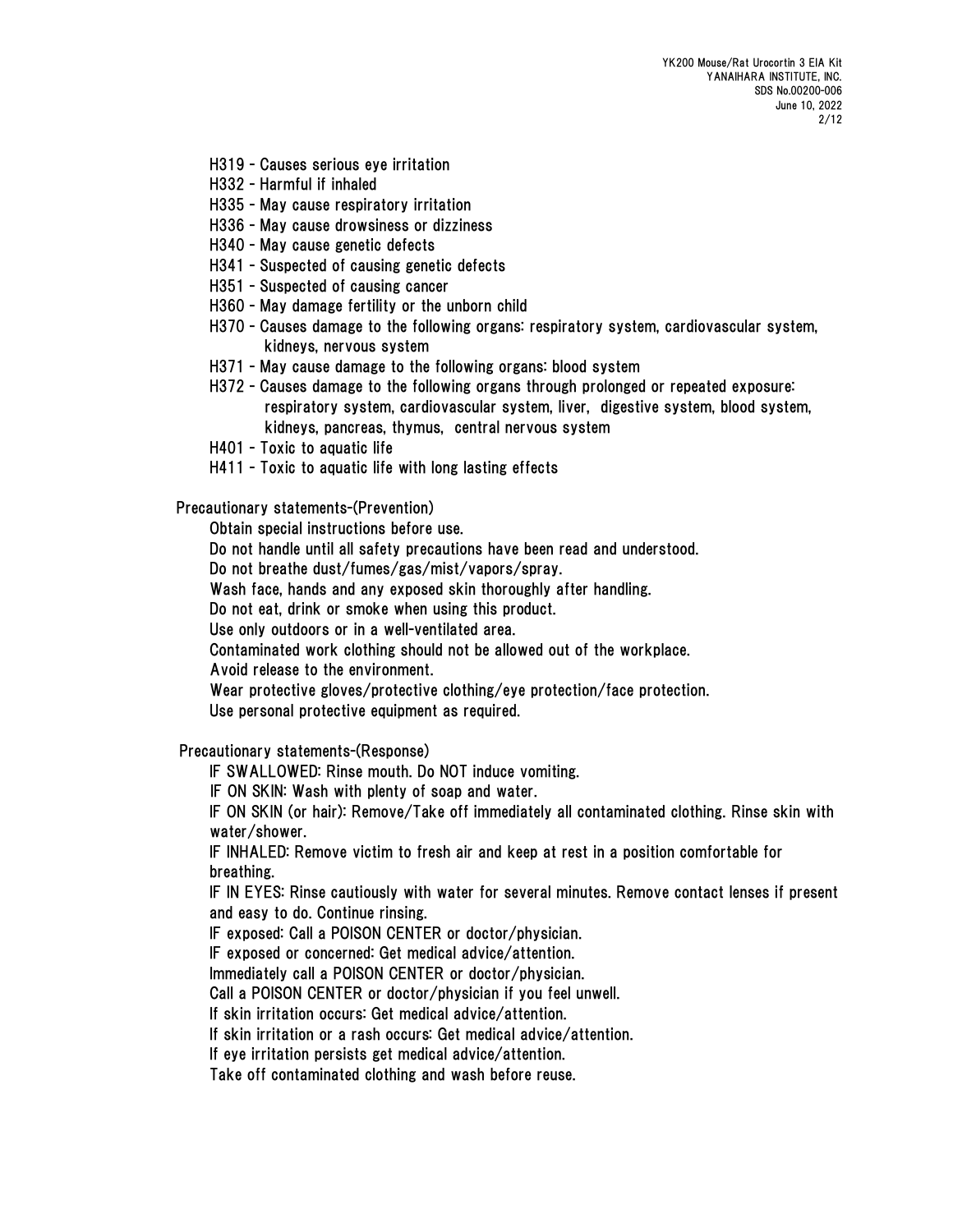Wash contaminated clothing before reuse. Collect spillage.

Precautionary statements-(Storage) Store locked up Store in a well-ventilated place. Keep container tightly closed. Precautionary statements-(Disposal) Dispose of contents/container to an approved waste disposal plant

**Others** Other hazards Not available

Other reagents may be harmful if inhaled and ingested. May cause eye and skin irritation.

#### 3. COMPOSITION, INFORMATION ON INGREDIENTS Product Name CAS Number Mouse/Rat Urocortin 3 EIA Kit None

Kit components:

| No. | Component              | Quantity  | Chemical name                             | Wt%    | CAS No.          | Chemical Formula              |
|-----|------------------------|-----------|-------------------------------------------|--------|------------------|-------------------------------|
| 1)  | Antibody coated plate  | 1 plate   | Plate coated with rabbit anti mouse/rat   |        |                  |                               |
|     |                        |           | urocortin $3$ antibody $(1)$              |        |                  |                               |
| 2)  | Mouse/Rat Urocortin 3  | $100$ ng  | Synthetic mouse/rat urocortin 3           |        |                  |                               |
|     | Standard               |           | (Lyophilized) <sup>2</sup>                |        |                  |                               |
| 3)  | Labeled antigen        | 1 vial    | Biotinylated mouse/rat urocortin 3        |        |                  |                               |
|     |                        |           | (Lyophilized) 3                           |        |                  |                               |
| 4)  | SA-HRP solution        | 12 mL     | HRP labeled Streptavidin 4                |        |                  |                               |
|     |                        |           | Phenol 5                                  | 0.096% | $108 - 95 - 2$   | C6H5OH                        |
|     |                        |           | Chloramphenicol 6                         | 0.02%  | $56 - 75 - 7$    | C11H12CL2N2O5                 |
| 5)  | Substrate buffer       | 24 mL     | Hydrogen peroxide $(7)$                   | 0.015% | $7722 - 84 - 1$  | H <sub>2</sub> O <sub>2</sub> |
|     |                        |           | Citric acid. monohydrate (8)              | 0.7%   | $5949 - 29 - 1$  | C6H8O7 · H2O                  |
|     |                        |           | Disodium hydrogenphosphate 12-water       |        |                  |                               |
|     |                        |           | $\circledcirc$                            | 2.39%  | $10039 - 32 - 4$ | Na2HPO4 · 12H2O               |
| 6)  | OPD tablet             | 2 tablets | o-Phenylenediamine                        |        |                  |                               |
|     |                        |           | dihydrochloride 10                        | 13mg   | $615 - 28 - 1$   | C6H4(NH2)2·2HCI               |
| 7)  | Stopping solution      | 12 mL     | Sulfuric acid (1M) (1)                    | 9.69%  | $7664 - 93 - 9$  | <b>H2SO4</b>                  |
| 8)  | <b>Buffer solution</b> | 15 mL     | Citrate buffer with non specific reaction |        |                  |                               |
|     |                        |           | blocker 12                                |        |                  |                               |
|     |                        |           | Citric acid, monohydrate 8                | 2.1%   | $5949 - 29 - 1$  | C6H8O7 · H2O                  |
| 9)  | Washing solution       | 50 mL     | Sodium chloride (13)                      | 18%    | $7647 - 14 - 5$  | NaCl                          |
|     | (concentrated)         |           | Polyoxyethylene sorbitan monolaurate      |        |                  |                               |
|     |                        |           | $(Tween20)$ $(I)$                         | 1%     | $9005 - 64 - 5$  | C58H114O26                    |
| 10) | Adhesive foil          | 3 pieces  |                                           |        |                  |                               |
|     |                        |           |                                           |        |                  |                               |

#### 4. FIRST AID MEASURES

| Inhalation:   | Immediately remove victim to fresh air. Consult a physician if necessary.                                                   |
|---------------|-----------------------------------------------------------------------------------------------------------------------------|
| Eye contact:  | Immediately flush eyes with flooding amounts of running water for at least 15<br>minutes. Consult a physician if necessary. |
|               |                                                                                                                             |
| Skin contact: | Immediately remove contaminated clothes and shoes, flush skin with plenty of                                                |
|               | water or shower. Wash contaminated clothing and shoes.                                                                      |
|               | Consult a physician if necessary.                                                                                           |
| Ingestion:    | Immediately seek medical attention.                                                                                         |

5. FIRE FIGHTING MEASURES Flammable properties: Nonflammable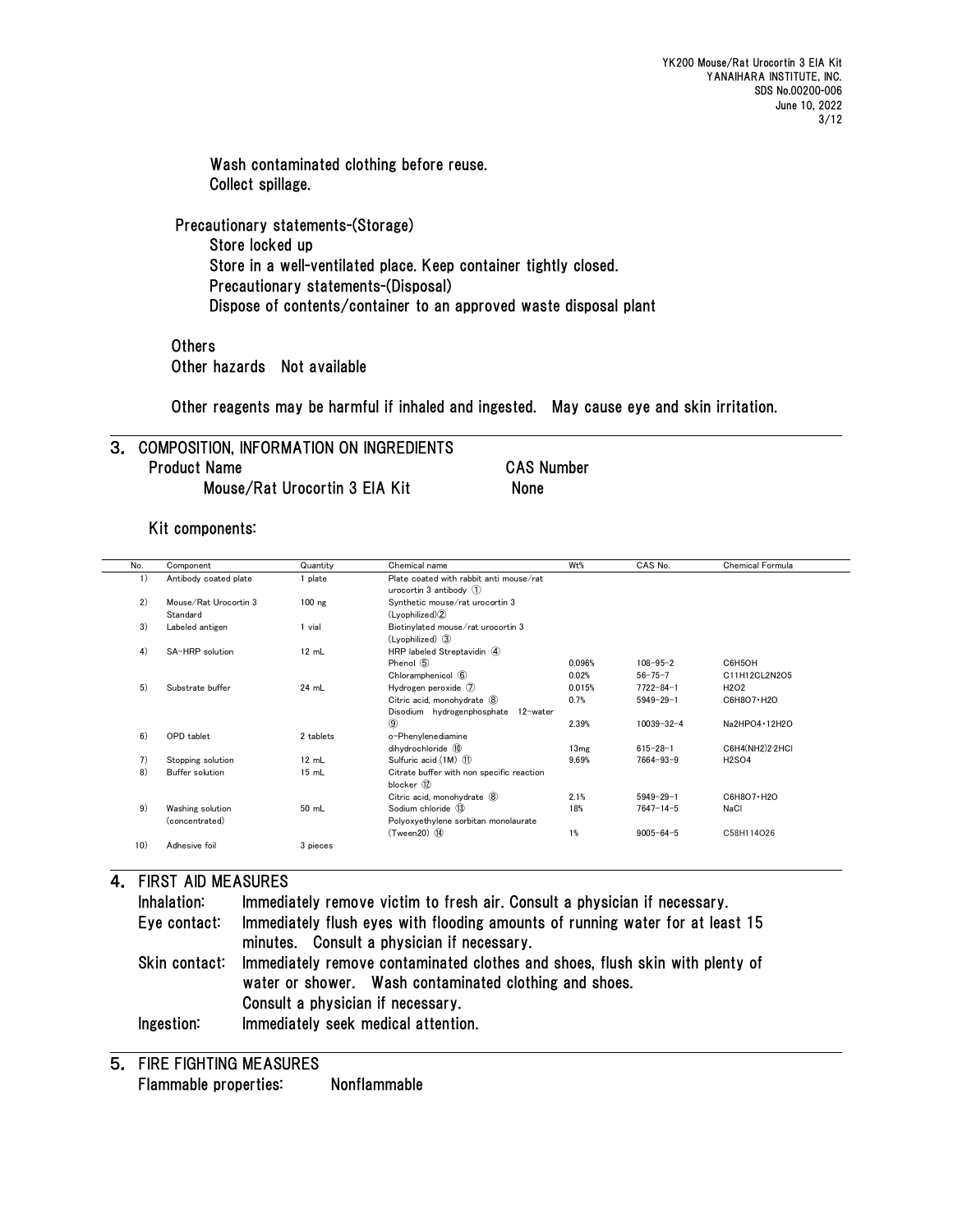| Extinguishing media:<br>Fire fighting instructions:                                                   | Foam, Carbon dioxide, dry chemical powder, soil, water<br>May emit toxic fumes under fire conditions. Wear full fire fighting<br>protective equipment including self-contained breathing apparatus.<br>Do not contact to the components when extinguish fire.                                                                                                          |  |  |  |  |  |
|-------------------------------------------------------------------------------------------------------|------------------------------------------------------------------------------------------------------------------------------------------------------------------------------------------------------------------------------------------------------------------------------------------------------------------------------------------------------------------------|--|--|--|--|--|
| 6. ACCIDENTAL RELEASE MEASURES                                                                        |                                                                                                                                                                                                                                                                                                                                                                        |  |  |  |  |  |
| Personal precautions:                                                                                 | Remove all ignition sources and ventilate. Wear suitable protective<br>equipment. Avoid contact with skin and eyes. Keep off except persons<br>concerned.                                                                                                                                                                                                              |  |  |  |  |  |
| Environmental precautions:                                                                            | Prevent spills from entering sewers, watercourses or low area, and prevent<br>from affecting environment.                                                                                                                                                                                                                                                              |  |  |  |  |  |
| Methods for Clean up:                                                                                 | In case of spill of liquid material, take up or cover spilled material with<br>ashes or other incombustible absorbents, and put in a container to be sealed.<br>After completely picked up, dispose. In case of spill of solid or powder<br>material, prevent causing dust, sweep and collect, and put in a container to<br>be sealed. Wash the spill site with water. |  |  |  |  |  |
| 7. HANDLING AND STORAGE                                                                               |                                                                                                                                                                                                                                                                                                                                                                        |  |  |  |  |  |
|                                                                                                       | Handling:<br>Obtain a package insert before use.                                                                                                                                                                                                                                                                                                                       |  |  |  |  |  |
| Read all the cautions for safety in the package insert before use.                                    |                                                                                                                                                                                                                                                                                                                                                                        |  |  |  |  |  |
| Avoid strong light.                                                                                   |                                                                                                                                                                                                                                                                                                                                                                        |  |  |  |  |  |
| Avoid contact, inhalation and swallow.                                                                |                                                                                                                                                                                                                                                                                                                                                                        |  |  |  |  |  |
| Use only in open air or ventilated area.                                                              |                                                                                                                                                                                                                                                                                                                                                                        |  |  |  |  |  |
| Prevent from entering eyes.<br>Ventilate the area to keep concentration in air below exposure limits. |                                                                                                                                                                                                                                                                                                                                                                        |  |  |  |  |  |
| Avoid inhalation of mist, vapor and spray of material.                                                |                                                                                                                                                                                                                                                                                                                                                                        |  |  |  |  |  |
| Avoid contact with eyes, skin and clothing.                                                           |                                                                                                                                                                                                                                                                                                                                                                        |  |  |  |  |  |
| Do not smoke and eat while using this kit.                                                            |                                                                                                                                                                                                                                                                                                                                                                        |  |  |  |  |  |
| Wash hands thoroughly after handling.                                                                 |                                                                                                                                                                                                                                                                                                                                                                        |  |  |  |  |  |
| Prevent from entering environment.                                                                    |                                                                                                                                                                                                                                                                                                                                                                        |  |  |  |  |  |
| Handle materials with suitable protection.                                                            |                                                                                                                                                                                                                                                                                                                                                                        |  |  |  |  |  |
| Use suitable equipments.                                                                              |                                                                                                                                                                                                                                                                                                                                                                        |  |  |  |  |  |
| Do not pipette by mouth.                                                                              |                                                                                                                                                                                                                                                                                                                                                                        |  |  |  |  |  |
| Do not leak, overflow and scatter.                                                                    |                                                                                                                                                                                                                                                                                                                                                                        |  |  |  |  |  |
| Do not fall down and damage.                                                                          |                                                                                                                                                                                                                                                                                                                                                                        |  |  |  |  |  |
| Storage:                                                                                              | Store away from sunlight in a cool and dark place at 36-47°F (2-8°C).                                                                                                                                                                                                                                                                                                  |  |  |  |  |  |
| 8. EXPOSURE CONTOROLS, PERSONAL PROTECTION                                                            |                                                                                                                                                                                                                                                                                                                                                                        |  |  |  |  |  |

Engineering measures: General ventilation and/or local exhaust ventilation as well as process isolation is necessary to minimize employee exposure and maintain exposure limits below exposure limits. Equip eye flushing facilities and shower rooms near operating place where this kit is handled or stored.

| Control parameter: | <b>5 OSHA Final Limits:</b> | $TWA = 5$ ppm         |
|--------------------|-----------------------------|-----------------------|
|                    | JSOH (Japan);               | TWA= 5ppm OEL         |
|                    |                             | TWA= 19mg/m3 OEL skin |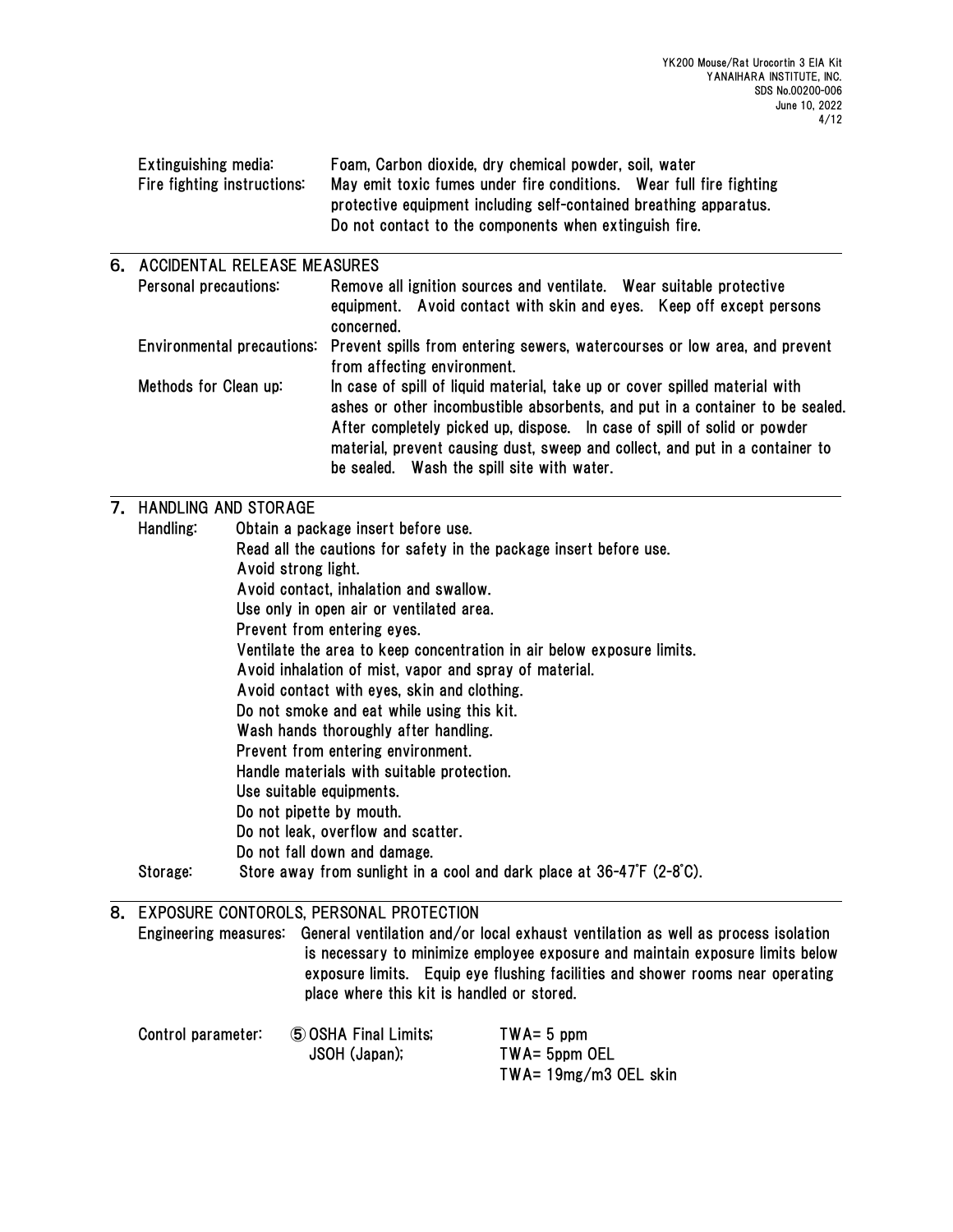| ACGHTLV(s);<br>$\mathcal{D}$ acgih tlv(s); | $TWA = 5$ ppm skin<br>$TWA = 1$ ppm                                         |
|--------------------------------------------|-----------------------------------------------------------------------------|
|                                            | <b>8</b> Administrative control level 3.0/0.590 + 1 mg/m3, Japan Society of |
| Occupational Health (JSOH) 1 mg/m3         |                                                                             |
| 10 ACGIH;                                  | $TWA = 0.1mg/m3$                                                            |
| 11 OSHA Final Limits;                      | TWA= $1 \text{ mg/m3}$                                                      |
| JSOH (Japan);                              | $TWA = 1mg/m3$                                                              |
| ACGIH TLV(s);                              | TWA= $0.2 \text{ mg/m3}$                                                    |
|                                            |                                                                             |

Personal protection:

| Respiratory protection; | NIOSH and MSHA approved respirator. |
|-------------------------|-------------------------------------|
| Hand protection;        | Suitable impervious gloves.         |
| Eye protection;         | Suitable safety glasses (goggles).  |
| Skin protection;        | Suitable protective clothing.       |
|                         |                                     |

Others: Wash hands thoroughly after handling materials.

#### 9. PHYSICAL AND CHEMICAL PROPERTIES

| Component                    | 1)                 | 2)                                       | 3)                                       | 4)                         | 5)                                 | 6)              | 7)                                 | 8)                                 | 9)                                  | 10)                                          |
|------------------------------|--------------------|------------------------------------------|------------------------------------------|----------------------------|------------------------------------|-----------------|------------------------------------|------------------------------------|-------------------------------------|----------------------------------------------|
| Appearance                   | Colorless<br>plate | White<br>color.<br>lyophilized<br>powder | White<br>color,<br>lyophilized<br>powder | Orange<br>color.<br>Liquid | Colorless<br>transparen,<br>Liquid | White<br>tablet | Colorless<br>transparen,<br>Liguid | Colorless<br>transparen,<br>Liquid | Colorless<br>transparent,<br>Liquid | Colorless<br>transparent<br>Polymer<br>sheet |
| pH                           | N/A                | N/A                                      | N/A                                      | 6.8                        | 5.0                                | N/A             | <1.0                               | D/N/A                              | D/N/A                               | N/A                                          |
| Melting point                | N/A                | D/N/A                                    | D/N/A                                    | N/A                        | N/A                                | D/N/A           | N/A                                | N/A                                | N/A                                 | N/A                                          |
| <b>Boiling point</b>         | N/A                | N/A                                      | N/A                                      | D/N/A                      | D/N/A                              | N/A             | D/N/A                              | D/N/A                              | D/N/A                               | N/A                                          |
| Flash point                  | N/A                | D/N/A                                    | D/N/A                                    | D/N/A                      | D/N/A                              | D/N/A           | D/N/A                              | D/N/A                              | D/N/A                               | N/A                                          |
| Explosive<br>limits          | N/A                | D/N/A                                    | D/N/A                                    | D/N/A                      | D/N/A                              | D/N/A           | D/N/A                              | D/N/A                              | D/N/A                               | N/A                                          |
| Vapor<br>pressure            | N/A                | D/N/A                                    | D/N/A                                    | D/N/A                      | D/N/A                              | D/N/A           | D/N/A                              | D/N/A                              | D/N/A                               | N/A                                          |
| Vapor density<br>$air=1)$    | N/A                | D/N/A                                    | D/N/A                                    | D/N/A                      | D/N/A                              | D/N/A           | D/N/A                              | D/N/A                              | D/N/A                               | N/A                                          |
| <b>Specifics</b><br>gravity  | D/N/A              | D/N/A                                    | D/N/A                                    | D/N/A                      | D/N/A                              | D/N/A           | D/N/A                              | D/N/A                              | D/N/A                               | D/N/A                                        |
| Solubility in<br>water       | Insoluble          | Soluble                                  | Soluble                                  | Mixable                    | Mixable                            | Soluble         | Mixable                            | Mixable                            | Mixable                             | Insoluble                                    |
| Decomposition<br>temperature | N/A                | D/N/A                                    | D/N/A                                    | D/N/A                      | D/N/A                              | D/N/A           | D/N/A                              | D/N/A                              | D/N/A                               | N/A                                          |

N/A: Not applicable

D/N/A: data not available 10. STABILITY AND REACTIVITY

| Chemical stability:                                                        | Product is stable under normal handling.                                                                                                                                  |
|----------------------------------------------------------------------------|---------------------------------------------------------------------------------------------------------------------------------------------------------------------------|
| Shelf life:                                                                | Stable up to 24 months after manufacturing.                                                                                                                               |
| Hazardous polymerization:                                                  | Will not occur.                                                                                                                                                           |
| Conditions to avoid:                                                       | Extremes of temperature and direct sunlight, heat, flames and<br>sparks, static electricity, spark                                                                        |
| Incompatibility with other materials:<br>Hazardous decomposition products: | Alkaline substances, metals, strong oxidizing agents<br>Sulfur oxides(SOx), Carbon monoxide(CO), carbon dioxide(CO2),<br>Nitrogen oxides(NOx), Hydrogen chloride(HCl) gas |

# 11. TOXICOLOGICAL INFORMATION

Information as the mixture is not available.

Acute toxicity : 4) Phenol (oral, rat); LD50=375mg/kg

(dermal rabbit) LD50=670mg/kg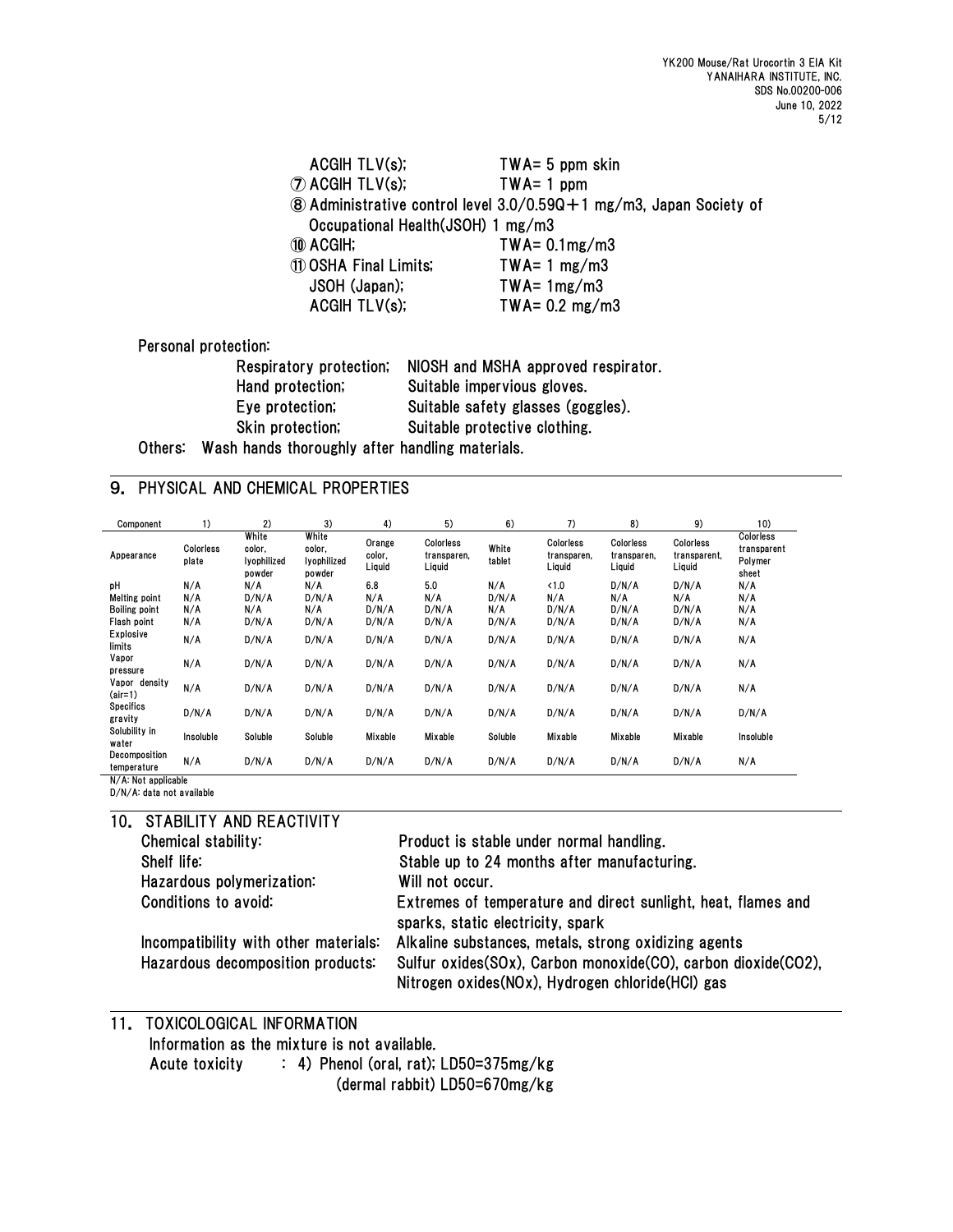Chloramphenicol (oral, rat); LD50=2500mg/kg ATE=319.8

Hazard statement; Harmful if swallowed.

- 5) Hydrogen peroxide (oral, rat); LD50=311mg/kg Hydrogen peroxide (dermal, rat); LD50=4060mg/kg, Content=0.015% Disodium hydrogenphosphate 12-water (oral, rat); LD50=17000mg/kg Citrate acid (dermal, rabbit); LD50=1260mg/kg Citric acid (oral, rat); LD50=3000mg/kg ATE=284985
	- Not classified
- 6) o-Phenylenediamine dihydrochloride; No data available.
- 7) Sulfuric acid (inhalation, rat); 2H LC50=510mg/m3 (oral, rat) LD50=2140mg/kg Category 4 Hazard statement; Harmful if inhaled. Content=9.69%
- 9) Tween 20 (oral, rat); LD50=37000mg/kg Sodium chloride (oral, rat); LD50=3000mg/kg Not classified

#### Skin corrosion/irritation:

4) Phenol; Based on the NITE GHS classification results.

Category 2

Hazard statement; Causes skin irritation.

Content=0.096%

Chloramphenicol; Information not available.

Not classified

5) Disodium hydrogenphosphate 12-water (skin, rabbit); 500mg/24H. Mild Citric acid (skin, rabbit); 500mg/24H, Weak Hydrogen peroxide (skin); R-phase(s)=R35 (causes severe burns), Content=0.015%

Not classified

- 6) o-Phenylenediamine dihydrochloride; No data available.
- 7) Sulfuric acid; Based on the NITE GHS classification. Category 1 Hazard statement; Causes severe skin burns and eye damage. Content=9.69%
- 9) Tween 20 (skin, human); 15mg/3days, Mild Sodium chloride (skin, rabbit); 500mg/24H, Mild Category 3 Hazard statement; Skin irritant

Serious eye damage/irritation:

4) Phenol; Based on the NITE GHS classification results.

Category 2A

Hazard statement; Causes serious eye irritation.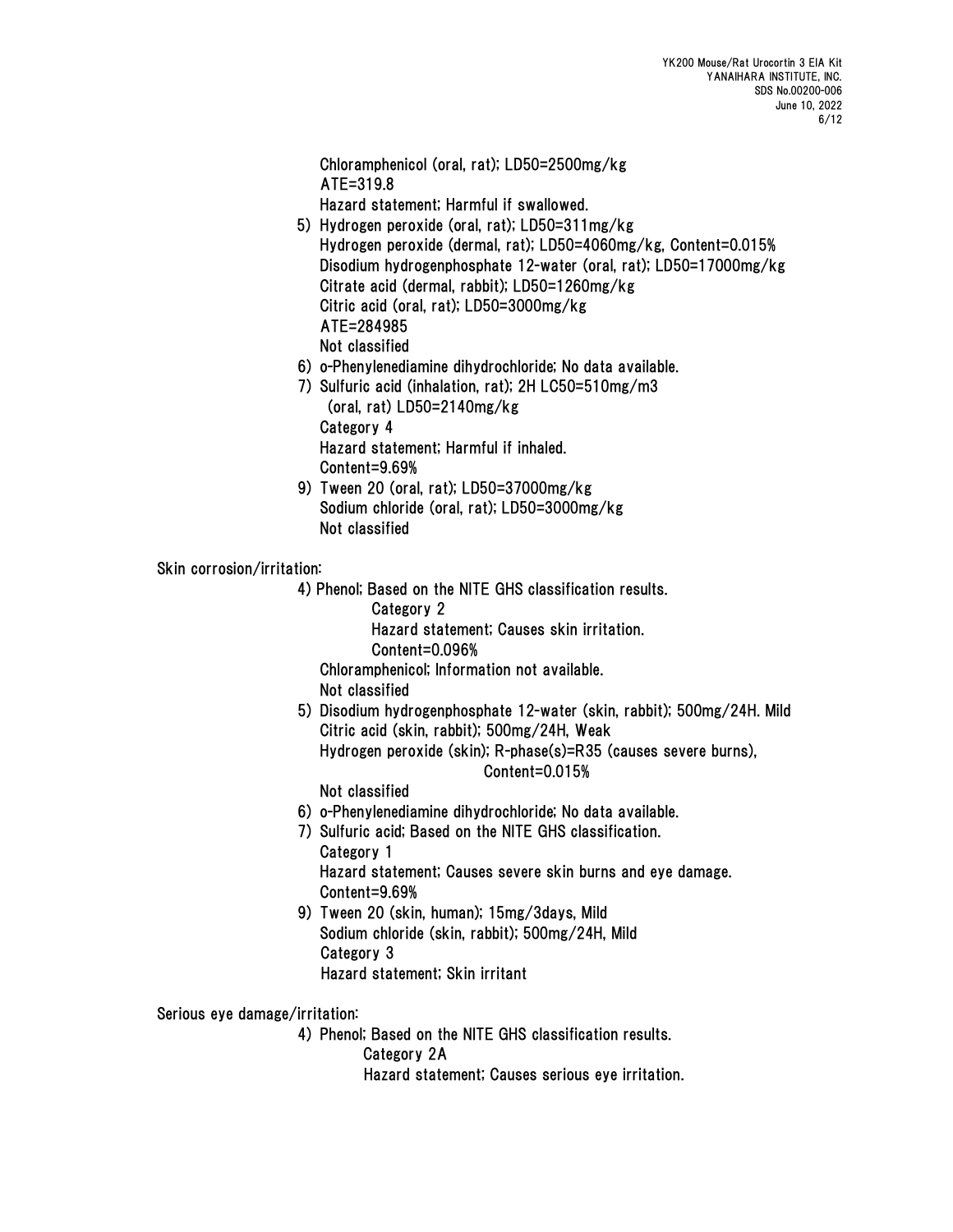Content=0.096%

Chloramphenicol; Information not available.

- Not categorized
- 5) Disodium hydrogenphosphate 12-water (eye, rabbit); 500mg/24H, Mild Citric acid (eye, rabbit); 0.75mg/24H, Severe Hydrogen peroxide (eye, animal); Severe corrosive. Content=0.015%. Not classified
- 6) o-Phenylenediamine dihydrochloride; No data available.
- 7) Sulfuric acid ; Based on the NITE GHS classification results. Category 1 Hazard statement; Causes serious eye damage. Content=9.69%
- 9) Tween 20 (eye); R-phase(s)=R36 (Irritating to eyes) Sodium chloride (eye, rabbit); 100mg/24H, Medium Category 2B Hazard statement; Causes eye irritation.

### Respiratory or skin sensitization:

Respiratory sensitization

- 4) Phenol; Based on the NITE GHS classification results. Chloramphenicol; Information not available.
- 6) o-Phenylenediamine dihydrochloride; No data available. Category 1
	- Hazard statement; May causes respiratory irritation.
- 7) Sulfuric acid; No data available.

#### Skin sensitization

- 4) Phenol; Based on the NITE GHS classification results. Chloramphenicol (skin); Causes allergic skin reaction. Content=0.02% Not classified
- 6) o-Phenylenediamine dihydrochloride; No data available. Category 1
	- Hazard statement; May causes an allergic skin reaction.
- 7) Sulfuric acid; No data available.

## Germ cell mutagenicity:

- 4) Phenol; Based on the NITE GHS classification results.
	- Category 1B
		- Hazard statement; May cause genetic defects. Content=0.096%
	- Chloramphenicol; Information not available.
- 6) o-Phenylenediamine dihydrochloride; No data available.
	- Category 2
	- Hazard statement; Suspected of causing genetic defects.
- 7) Sulfuric acid; No data available.
- Carcinogenicity: 4) Phenol; IARC 3 (1999) (substances which cannot be classified to human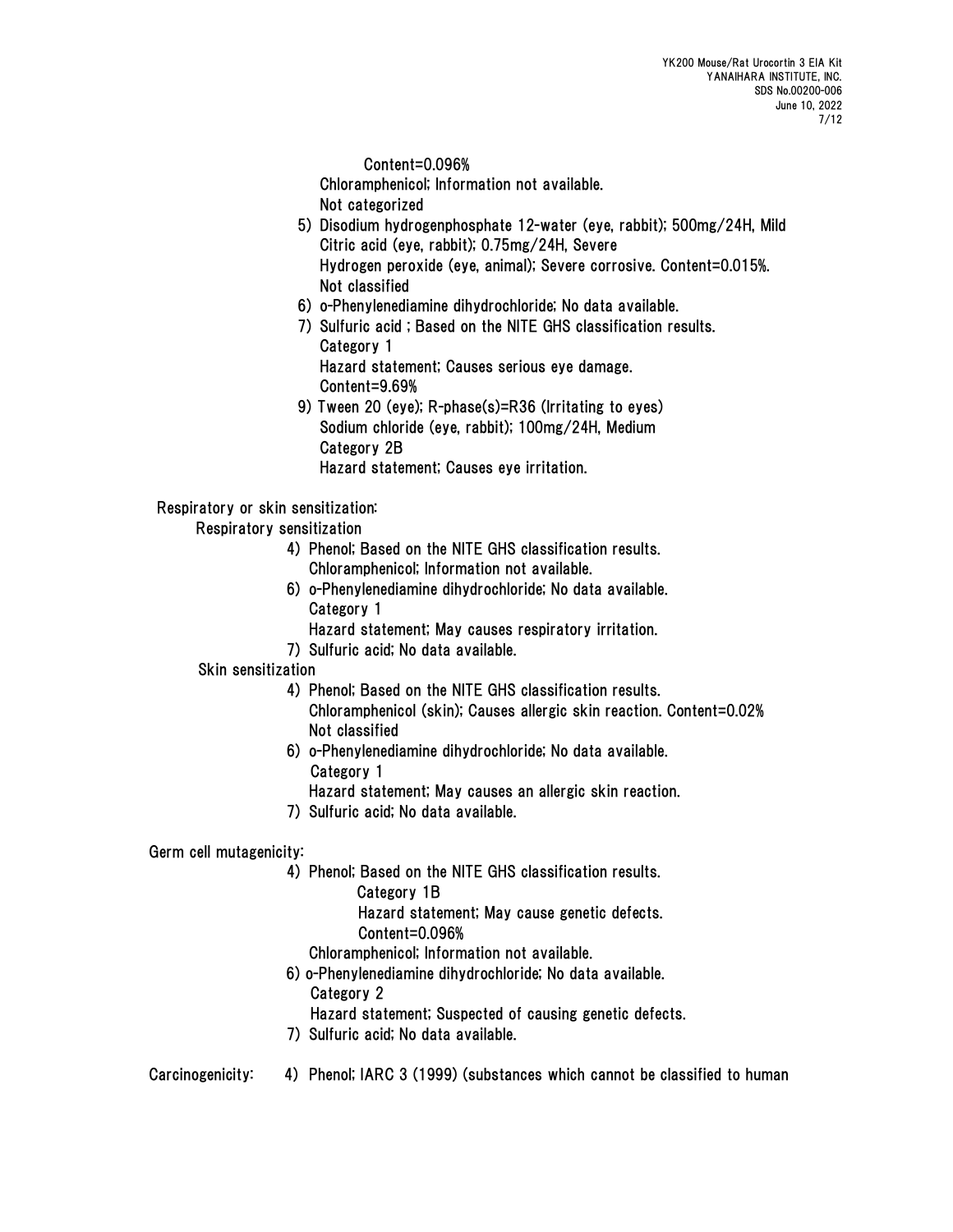#### carcinogens), ACGIH: A4 (2005), IRIS: D (2002)

 Chloramphenicol; IARC group 2A (substances which may be carcinogenic to human), Content=0.02%

Not classified

 5) Hydrogen peroxide; IARC group 3 (substances which cannot be classified to human carcinogens). ACGIH group A3 (confirmed as animal carcinogen and relation to human is not unknown)

Other ingredients; Not classified.

6) o-phenylenediamine dihydrochloride; ACGIH: A3(2001) Category 2

Hazard statement; Suspected of causing cancer.

7) Sulfuric acid; Occupational exposure to mist of inorganic strong acids including sulfuric acid are classified to group 1 in IARC (to have carcinogenicity for human ), group A2 in ACGIH (suspected human carcinogens) and group K in NTP (known to have carcinogenicity for human). With respect for the evaluation by IARC and current evaluation by NTP, it should be classified to category 1, however since sulfuric acid itself is classified to Category 4 in DFGOT and is not classified to carcinogen by any other organization, component 7) can not be classified.

### Reproductive toxicity:

4) Phenol; Based on the NITE GHS classification results.

Category 1B

Hazard statement; May damage fertility or the unborn child.

Content=0.096%

Chloramphenicol; Information not available.

5) Hydrogen peroxide; In vitro experiment, effects to human sperm was seen. In animals, although no descriptions for general toxicity for parental animals, there are descriptions of effects to sperm motility, female estrous cycle, and decrease in number of maternal animals to give birth and decrease in body weight of newborn animals. Content=0.015%

Other ingredients; Information not available.

Component 5) can not be classified.

- 6) o-Phenylenediamine dihydrochloride; No data available.
- 7) Sulfuric acid; No data available.

Specific target organ systemic toxicity/Single exposure:

4) Phenol; Based on the NITE GHS classification results.

Category 1 respiratory system, cardiovascular system, kidney and nervous system

 Hazard statement; Causes damage to following organs: respiratory. system, cardiovascular system, kidneys, nervous system.

Content=0.096%

Chloramphenicol; Information not available.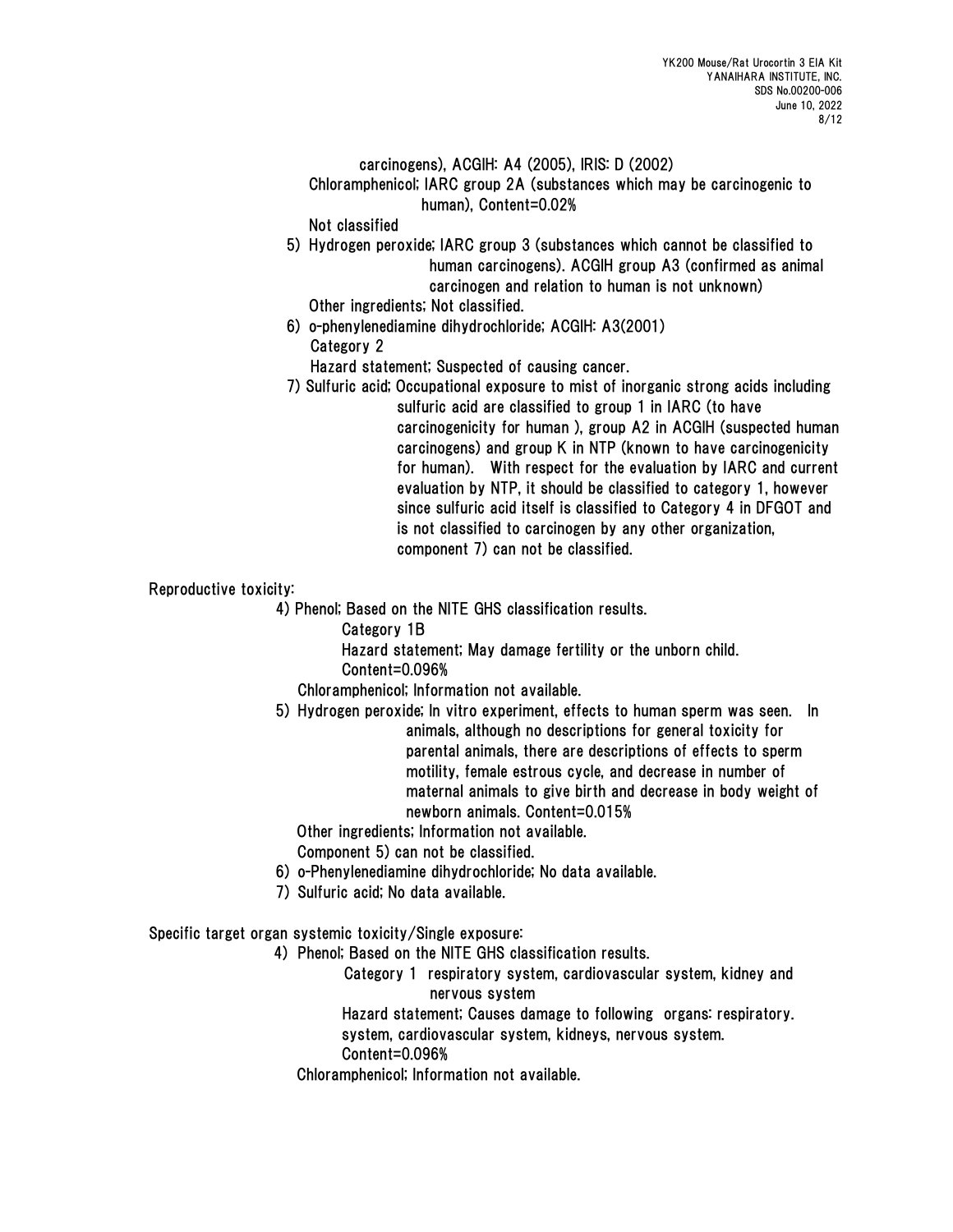5) Hydrogen peroxide; Irritation in nose, throat and respiratory duct for human and animals. Congestion in lung and trachea, lung edema, pulmonary emphysema, epithelium necrosis of trachea in animal within the guidance value ranges of Category 1were described. In human, headache, dizziness, tremor, spasm, benumbedness, faint and brain infarction were descried. Content=0.015%

 Other ingredients; Information not available. Component 5) can not be classified.

- 6) o-Phenylenediamine dihydrochloride; No data available. Category 2 blood system Category 3 respiration tract irritation, narcotic effects Hazard statement; May cause damage to the following organs: blood system. May cause respiratory irritation. May causes drowsiness or dizziness.
- 7) Sulfuric acid; Based on the NITE GHS classification results. Category 1 respiratory system Hazard statement; Causes damage to the following organs: respiratory system. Content=9.69%

Specific target organ systemic toxicity/Repeated exposure:

- 4) Phenol; Based on the NITE GHS classification results.
	- Category 1 cardiovascular system, liver, digestive system, blood system, kidney, pancreas, thymus, central nervous system
	- Hazard statement; Causes damage to the following organs through
		- prolonged or repeated exposure: cardiovascular system, liver, digestive system, blood system, kidneys, pancreas, thymus, central nervous system.

#### Content=0.096%

Chloramphenicol; Information not available.

5) Hydrogen peroxide (human); Irritative to lung.

 Hydrogen peroxide (dog); Fibrous tissue nidus in lung appeared frequently and mixture of atelectasis and emphysema fields were recognized within the dose of the guidance value ranges of Category 1 in the inhalation test of vapor.

Hydrogen peroxide (oral, rat); Effects to white blood cell count and hematocrit

value, and hemolysis were seen within the dose of

the guidance value ranges of Category 2.

## Content=0.015%

 Other ingredients; Information not available. Component 5) can not be classified.

Hazard statement; Causes irritation to respiratory organs.

- 6) o-Phenylenediamine dihydrochloride; No data available.
- 7) Sulfuric acid; Based on the NITE GHS classification results. Category 1 respiratory system

Hazard statement; Causes damage to respiratory system with long term or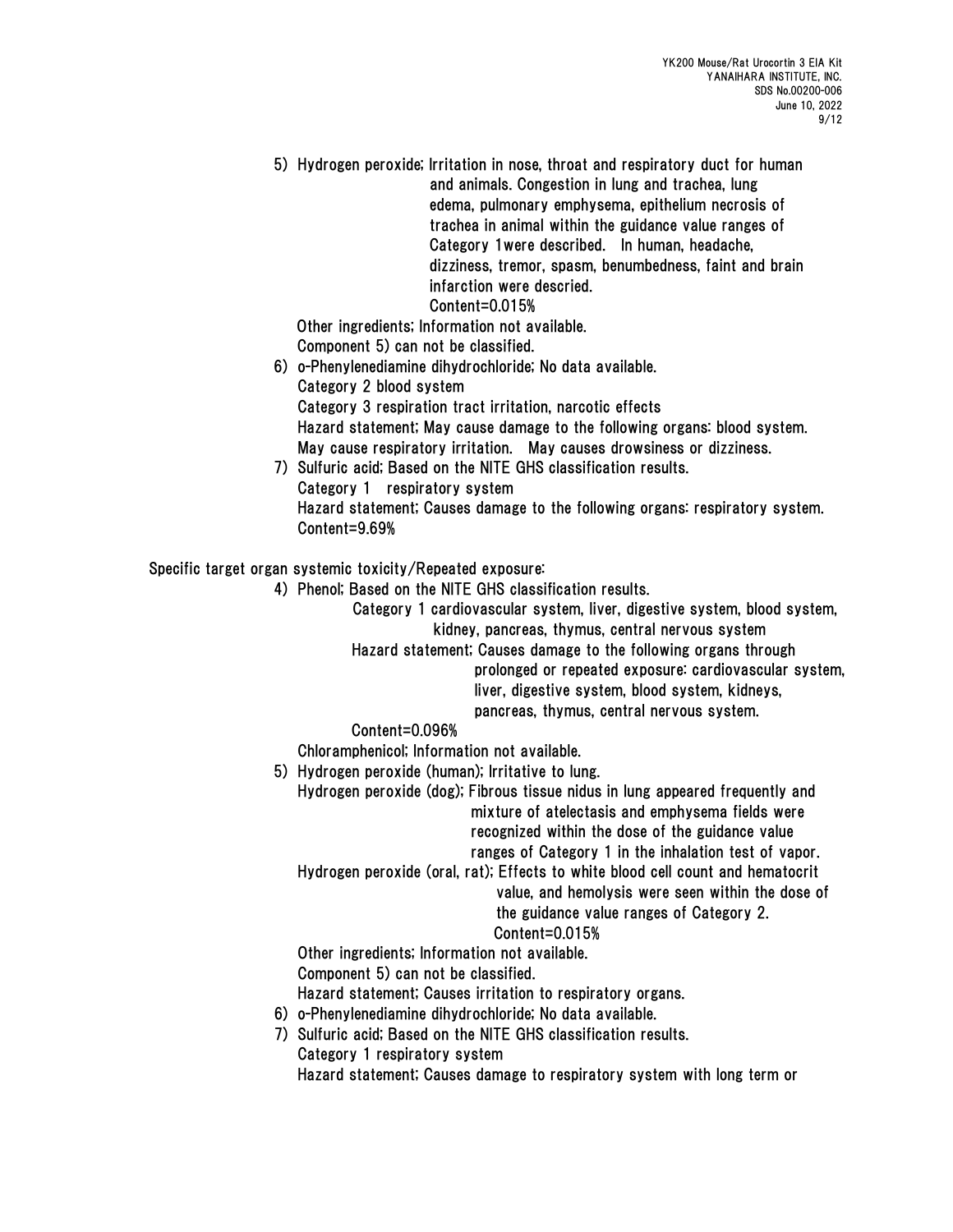repeated exposure: respiratory system.

Content=9.69%

12. ECOLOGICAL INFORMATION Information as the mixture is not available. Aquatic environmental toxicity/Acute phase: 4) Phenol; Ceriodaphnia: EC50=3.1mg/L/48h (EU-RAR, 2002), Algae/aquatic plants (Pseudokirchneriella subcapitata) 96H EC50=46.42 mg/L Fish ( Pimephales promelas) 96H LC50=11.9-50.5mg/L Crustacea (Daphnia magna), 48H EC50=4.24-10.7 mg/L Chloramphenicol; 96H LC50=15-42  $\mu$  g/L Component 4) is not classified. 5) Hydrogen peroxide; In crustaceans (Ceriodaphnia quadrangula), 48H LC50=2.4mg/L Disodium hydrogenphosphate 12-water; Information not available. Citric acid; In algae, 72H LC50=80mg/L Component 5) is not classified since estimated value of acute aquatic environmental toxicity with the simple adding method, 0.85%<25%. 6) o-Phenylenediamine dihydrochloride; No data available. Hazard statement; Toxic to aquatic life. 7) Sulfuric acid; In fish (Bluegill), 96H LC50=16-28mg/L Daphnia magna 24H EC50=29mg/L Hazard statement; Harmful to aquatic life. Aquatic environmental toxicity/Chronical phase: 4) Phenol; Based on the NITE GHS classification results Chloramphenicol; Has rapid degradability Component 4) is not classified. 6) o-Phenylenediamine dihydrochloride; No data available. Hazard statement; Toxic to aquatic life with long lasting effects. 7) Sulfuric acid; Based on the NITE GHS classification results. 13. DISPOSAL CONSIDERATIONS Dispose of all waste material including containers in accordance with all applicable laws and local environmental regulations. 14. TRANSPORT INFORMATION IATA; As a mixture, the substance is subjected to no limitations. 15. REGULATORY INFORMATION

International Inventories EINECS/ELINCS Listed TSCA Listed

Japanese regulations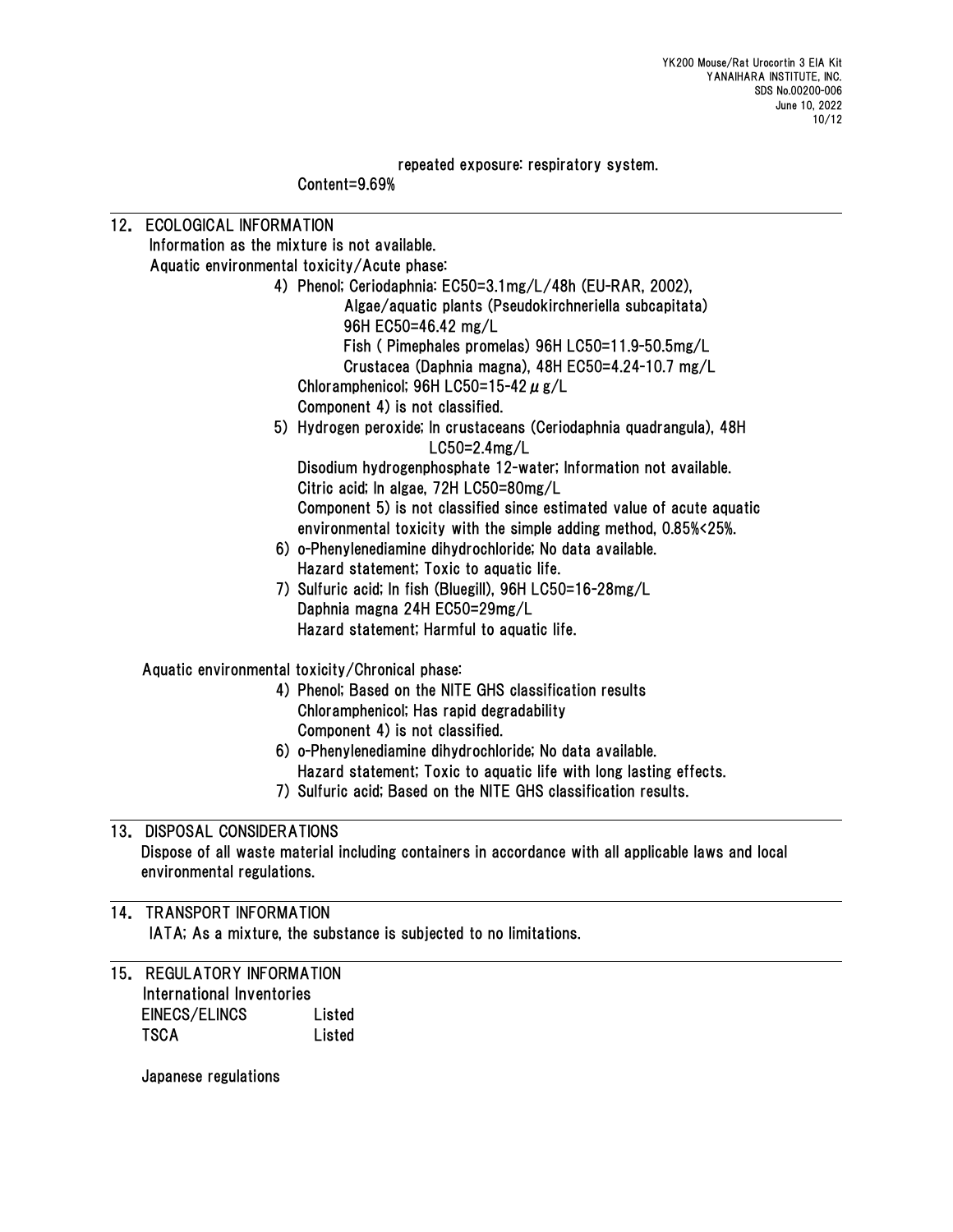Fire Service Act; Not applicable Poisonous and Deleterious Substances Control Law; Not applicable Industrial Safety and Health Act; Group 3 Specified Chemical Substance, (Ordinance on Prevention of Hazards Due to Specified Chemical Substances Art.2 Para.1, Item 6) Harmful Substances Whose Names Are to be Indicated on the Label (Law Art.57, Para.1, Enforcement Order Art.18) Notifiable Substances (Law Art.57-2, Enforcement Oder Art.18-2 No.613, 474 Mutagens - Existing Chemicals Substances with Health Hazards Prevention Guideline (Carcinogenicity Substance) Act on the Evaluation of Chemical Substances and Regulation of Their Manufacture, etc.; Priority Assessment Chemical Substances (Law Article 2, Para.5) Regulations for the carriage and storage of dangerous goods in ship; Corrosive Substances, Noxious Substances (Ordinance Art.3, Ministry of Transportation Ordinance Regarding Transport by Ship and Storage) Civil Aeronautics Law; Corrosive Substances, Miscellaneous Dangerous Substances and Articles (Ordinance Art.194, MITL Notification for Air Transportation of Explosives etc.) Marine Pollution Prevention Law Pollutant Release and Transfer Register Law; Class 1 Class 1 - No. 349 Air pollution Control Law; Specified substance EU Directive 1999/45/EC; classification, packaging and labeling of dangerous Preparations

SYMBOL : C as component 7) R-phrases : 35 as component 7) S-phrases : 26-45 as component 7)

In case of contact with eyes, rinse immediately with plenty of water and seek medical advice. In case of accident or if you feel unwell, seek medical advice immediately.

> EC index No. : ⑤=604-001-00-2, ⑦=008-003-00-9, ⑪=016-020-00-8 Other ingredients=Not listed.

Follow all the regulations in your country.

## 16. OTHER INFORMATION

Reference

1) Internal data of Yanaihara Institute, Inc. 2) Chemwatch MSDS 3) RTECS (2006) 4) EU RAR (2003) 5) SIDS (2001)